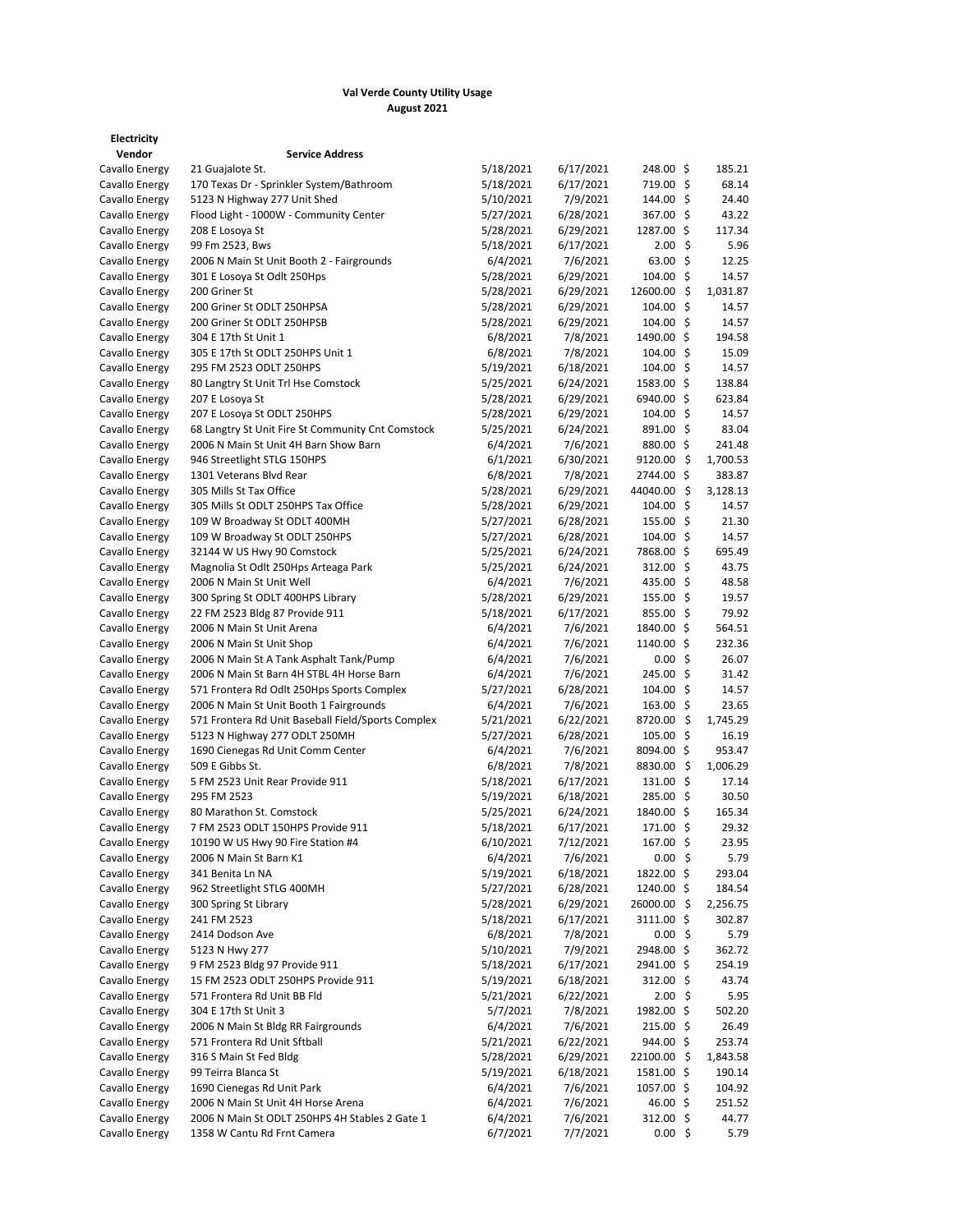| Cavallo Energy | 947 Street Light STLG 250HPS - Comstock      | 5/27/2021 | 6/28/2021 | 624.00 \$    | 102.91   |
|----------------|----------------------------------------------|-----------|-----------|--------------|----------|
| Cavallo Energy | 947 Street Light STLG 250HPS - Del Rio       | 6/1/2021  | 6/30/2021 | 28392.00     | 4.657.55 |
| Cavallo Energy | Brodbent Ave Unit Twr Radio                  | 5/27/2021 | 6/28/2021 | $0.00 \,$ \$ | 5.79     |
| Cavallo Energy | 2006 N main St Unit Clb-HSE 4H Shooting Barn | 6/4/2021  | 7/6/2021  | 2848.00 \$   | 350.97   |
| Cavallo Energy | 1688 Cienegas Rd Unit Barn Pct 4 & RVFD #1   | 6/4/2021  | 7/5/2021  | 6313.00 \$   | 655.89   |
|                |                                              |           |           |              |          |

**Total Electricity 230355.00 26600.10**